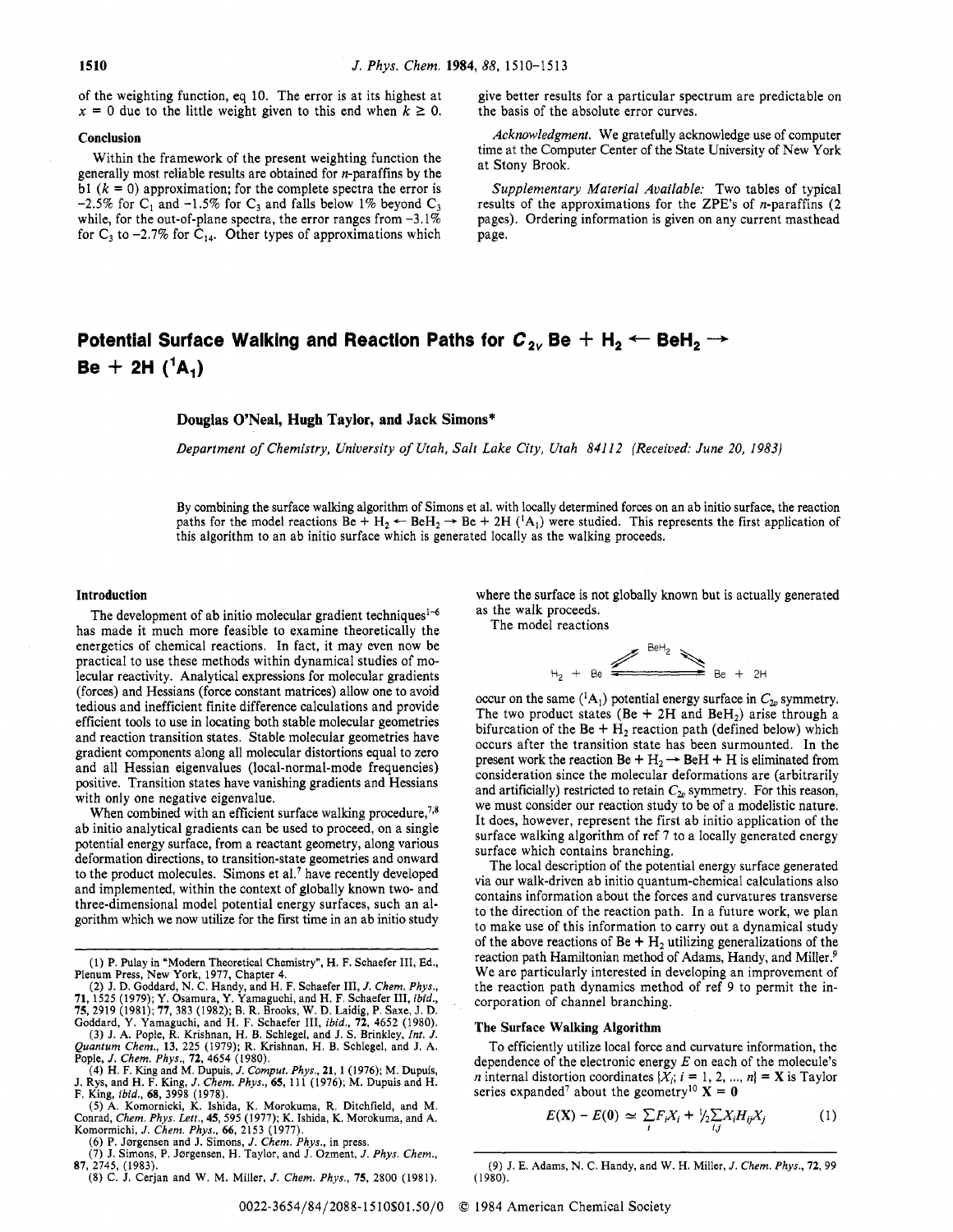Here,  $F_i$  is the energy gradient (force) along  $X_i$  and  $H_{ii}$  in an element of the Hessian (curvature) matrix. In the calculations on Be +  $H_2$  reported later in this paper, the Hessian matrix *H* is obtained either through applying finite-difference methods to the force vector **F** or by using update techniques<sup>11</sup> to generate **H** at a new geometry from knowledge of *F* and Hat a preceding geometry and *F* at the new geometry. Such approximations to *H* were employed because analytical ab initio expressions<sup>6</sup> for *H* have not yet been implemented for multiconfigurational (MC) wave functions such as the reactions of Be +  $H_2$  require.

Given a local *F* and *H,* one could consider making stationary the quadratic approximation given in *eq* 1. However, the resultant (Newton-Raphson) prediction for the step (X)

$$
\mathbf{X}_{\mathrm{NR}} = -\mathbf{H}^{-1}\mathbf{F} \tag{2}
$$

is not generally appropriate to take. To see why, we substitute  $X_{NR}$  into eq 1 to obtain the predicted energy change which accompanies this step:

$$
E(X_{\rm NR}) - E(0) \simeq -\frac{1}{2}FH^{-1}F = -\frac{1}{2} \sum F_a^2 b_a^{-1} \tag{3}
$$

The last identity above occurs when Hand *F* are expressed in the basis in which the Hessian is diagonal:

$$
H\mathbf{V}_a = b_a \mathbf{V}_a \tag{4}
$$

 $\mathbf{F} \cdot \mathbf{V}_a \equiv F_a$  (5)

Clearly, the Newton-Raphson (NR) step gives rise to an energy change along the  $V_a$  mode whose sign is opposite that of  $b_a$ . When one is near an equilibrium molecular structure and one desires to walk "downhill" in energy to a local minimum, the NR step probably makes sense because the local-curvature eigenvalues *(b,]*  are all likely to be positive. The NR step then leads (eq 3) to energy lowering along all modes. Also, when in the neighborhood of a transition state, one of the  $b_a$  (say  $b_1$ ) is negative and the others  $(0 \lt b_2 \lt b_3 \lt b_4 \lt ...)$  are positive. The NR step then leads to an energy increase along the *b,* mode and energy decreases along the transverse modes. Again the NR step seems entirely reasonable and can, in fact, be correct in these cases.

However, if one is near an equilibrium molecular structure and desires to move *away* from this geometry and toward a transition state, the NR step direction is disasterous. Likewise, to move away from the neighborhood of a transition state and toward a stable-molecule geometry, the NR step is inappropriate. In ref *7*  Simons et al. showed how to systematically walk "uphill" along any local normal-mode direction in a manner which is designed to minimize the energy along all modes transverse to the uphill walking direction.<sup>12</sup> Such a stream bed walk procedure was used successfully in ref *7* on several model potential surfaces. By considering the stationary points of the energy function of eq 1 subject to a constrained (fixed) total step length<sup>13</sup>  $X \cdot X = h^2$ , the algorithm of ref **7** produces the step vector

$$
\mathbf{X} = (\lambda \mathbf{I} - \mathbf{H})^{-1} \mathbf{F} = \sum_{a} (\lambda - b_{a})^{-1} F_{a} \mathbf{V}_{a}
$$
 (6)

TABLE I: Contracted Gaussian Basis Used for BeH,

|    |                | exp                                                            | contraction<br>coeff                                                    |  |
|----|----------------|----------------------------------------------------------------|-------------------------------------------------------------------------|--|
| Be | 1 <sub>s</sub> | 1267.07<br>190.356<br>43.2959<br>12.1442<br>3.80923<br>1.26847 | 0.001940<br>0.014 786<br>0.071795<br>0.236 348<br>0.471763<br>0.355 183 |  |
|    | 1s'            | 5.693880<br>1.555630<br>0.171855                               | $-0.028876$<br>$-0.177565$<br>1.071630                                  |  |
|    | 1s''<br>2p     | 0.057181<br>5.693880<br>1.555630<br>0.171855                   | 1.000 000<br>0.004 386<br>0.144 045<br>0.949692                         |  |
| Н  | 1s             | 19.2406<br>2.8992<br>0.6534                                    | 0.032828<br>0.231 208<br>0.817238                                       |  |
|    | 1s'            | 0.17760                                                        | 1.000 000                                                               |  |

which, when substituted into eq **3,** gives a predicted energy change of

$$
E(\mathbf{X}) - E(\mathbf{0}) = \sum_{a=1}^{n} \frac{F_a^2}{(\lambda - b_a)^2} (\lambda - \frac{1}{2} b_a)
$$
 (7)

As shown in ref 7, the Lagrange multiplier  $\lambda$  is chosen to make the total step length obey  $X \cdot X = h^2$ . However, this condition

$$
h^2 = \sum_{a} \frac{F_a^2}{(\lambda - b_a)^2} \tag{8}
$$

does not have a unique solution; as many as *2n* solutions may exist (see ref 7 for details). When  $\lambda < b_1 < b_2 < ... < b_n$ , the energy change of eq *7* is negative along all *n* eigendirection, but when  $b_1 < \lambda < 1/\sqrt{2}b_2$ , it is positive (uphill) along the  $V_1$  direction and negative along all transverse directions. It is precisely this range  $b_1 \leq \lambda$  <sup>1</sup>/<sub>2</sub>*b*<sub>2</sub> in which  $\lambda$  should be chosen so as to generate a stream bed walk which is uphill along the *V,* direction and which remains in or near the stream bed (minimum-energy geometry for the *n*  - 1 transverse directions). Thus, to walk away from an equilibrium molecular structure toward a transition state along the softest<sup>14</sup> (smallest  $b_a$ ) distortion mode, one chooses  $\lambda$  in  $b_1 < \lambda < 1/2b_2$ subject to  $\mathbf{X} \cdot \mathbf{X} = h^2 = \sum_a [F_a^2/(\lambda - b_a)^2]$ . As one approaches the desired transition state, the soft-mode local-Hessian eigenvalue  $b_1$  becomes negative. From this point on, the NR step may be acceptable if  $X_{NR} \leq h^2$ ; that is, if the step length constraint is unpracted in  $X_{NR} \leq h^$  $b_1$  becomes negative. From this point on, the NR step may be is unnecessary (for example, if the range of validity of the local quadratic energy approximation of eq 3 contains the transitionstate geometry), the NR step is realistic and should be taken.

Once a transition state has been reached, one can walk "downhill" to product-molecule geometries by employing the same walking algorithm but with  $\lambda < b_1$  so that the predicted energy change of eq 3 is negative along all *n* directions. At the start of such a downhill walk  $b_1 < 0$ , but as the product molecule's geometry is approached, *b,* becomes positive. Once this occurs, the NR step is again acceptable if its length is less than the specified maximum step length *h.* 

The reaction path walking algorithm outlined above was successfully applied to several two- and three-dimensional potential energy surfaces in ref **7.** The reader is referred to that paper for further details.

#### $Be + H_2$  Reaction Paths

*Electronic Wave Function Characteristics.* The contracted Gaussian-type orbital (GTO) basis set described in Table I was

<sup>(10)</sup> This geometry  $(X = 0)$  represents the current position in the stepwise walking algorithm being outlined here.

<sup>(1 1)</sup> R. Fletcher, "Practical Methods of Optimization", **Vol.** *1,* Wiley, New York, 1980.

<sup>(12)</sup> This walking strategy in which the energy is minimized in  $n - 1$ directions and maximized (i.e., by moving uphill) along one direction generates what ref 9 calls a reaction path. As in the case for the BeH<sub>2</sub> example treated here, a potential energy hypersurface may have more than one reaction path. To systematically search for possible transition states, one must therefore explore such stream bed walks starting along all possible local-normal-mode directions of the reactant molecule.

<sup>(1</sup> **3) In** ref **7** a procedure for automatically updating the value of the step length  $(h)$  was introduced. This procedure is based upon comparing the energy change predicted by eq 3 to the actual energy change experienced once the step of eq 6 is taken. If these two energy changes agree well, then increased; if they differ substantially, *h* is decreased. **In** the present work, we simply used a reasonably small constant step length because we wanted to generate a rather smooth reaction path rather than to move to the transition state in as few steps as possible.

**<sup>(14)</sup>** In ref **7** it is shown how one can also walk uphill in stream beds which lie along other  $(b_2, b_3, \text{ etc.})$  local-eigenmode directions by simply scaling the displacement coordinate (e.g.,  $X_2 = \alpha X_2'$ ) along the uphill walking direction. **As** a result of this scaling, the Hessian eigenvalue spectrum **is** changed so that the uphill walking direction can be made (by changing  $\alpha$ ) the softest mode (e.g.,  $\frac{1}{2}X_2^2b_2 = \frac{1}{2}(X_2')( \alpha^2 b_2)$ ).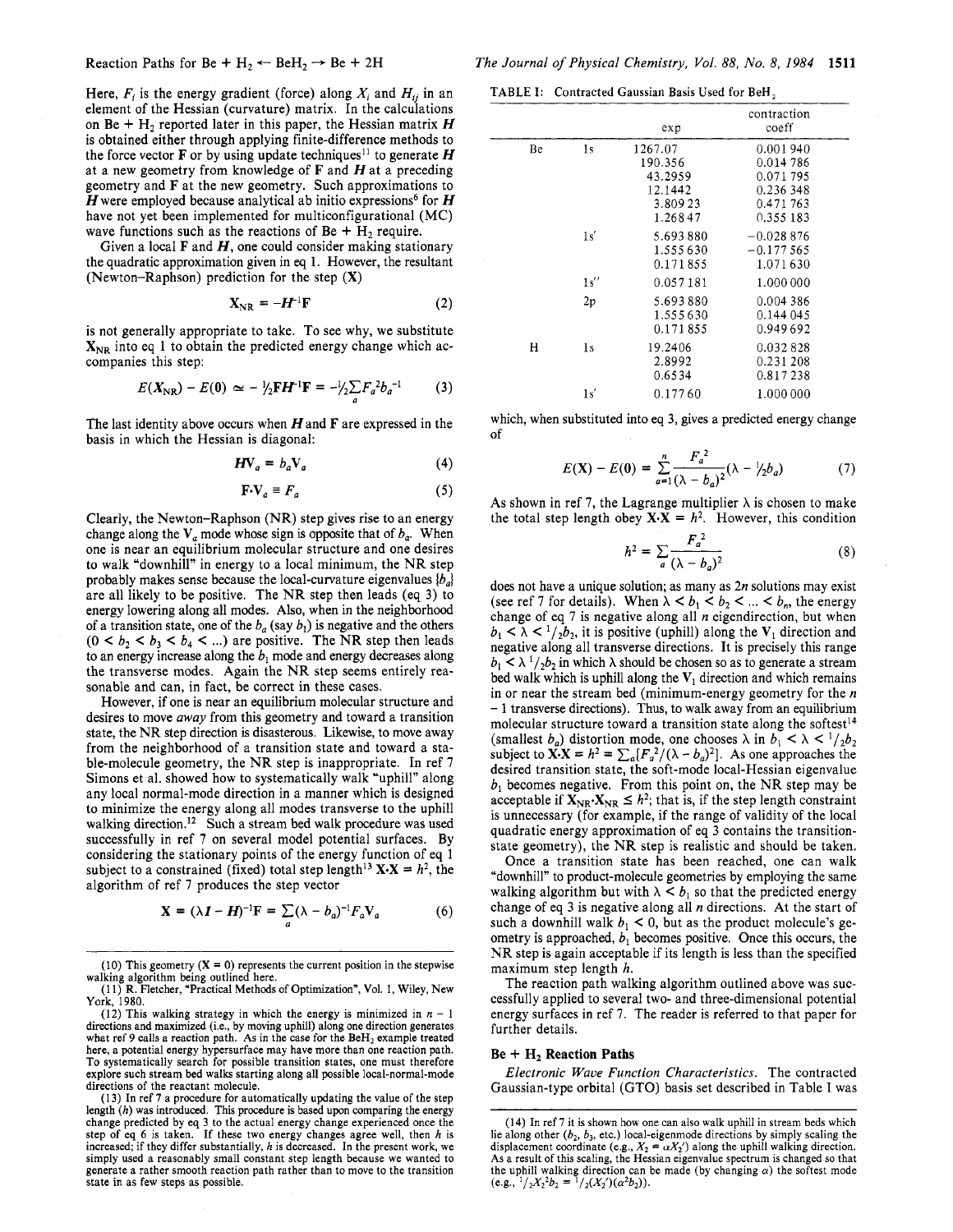utilized in all of the ab initio calculations reported here. This basis is identical with that employed by Banerjee et al.<sup>16</sup> in their coupled-cluster investigations into the electronic structure of  ${}^{1}A_{1}$  BeH<sub>2</sub> pled-cluster investigations into the electronic structure of  ${}^{1}A_1$  BeH<sub>2</sub><br>and by Bartlett et al.<sup>15</sup> in their coupled-cluster study of the Be<br>+ H<sub>2</sub>  $\rightarrow$  BeH<sub>2</sub> reaction.

+  $H_2 \rightarrow$  BeH<sub>2</sub> reaction.<br>The three asymptotic channels considered here (Be + H<sub>2</sub>, BeH<sub>2</sub>, and  $Be + 2H$ ) require, as chemically essential electronic configurations, the following orbital occupancies (all orbital labels refer to  $C_{2n}$  symmetry):

$$
Be + H_2; \t l a_1^2 2 a_1^2 3 a_1^2 \simeq 1 s_{Be}^2 2 s_{Be}^2 1 \sigma_{g,H_2}^2
$$
  
\n
$$
BeH_2; \t l a_1^2 2 a_1^2 1 b_2^2 \simeq 1 s_{Be}^2 \sigma_{BeH}^2 \sigma'_{BeH}^2
$$
  
\n
$$
Be + 2H; \t l a_1^2 2 a_1^2 3 a_1^2, l a_1^2 2 a_1^2 1 b_2^2 \simeq 1 s_{Be}^2 2 s_{Be}^2 1 \sigma_{g,H_2}^2,
$$
  
\n
$$
1 s_{Be}^2 2 s_{Be}^2 1 \sigma_{u,H_2}^2.
$$

Of course, the physical nature of the  $1a_1$ ,  $2a_1$ ,  $3a_1$ , and  $1b_2$  orbitals vary throughout the potential energy surface. For example, the 1b<sub>2</sub> orbital is a Be-H  $\sigma$  bonding orbital at the linear H-Be-H geometry, whereas it is an antisymmetric combination of two H 1s orbitals at the Be  $+$  2H geometry. Likewise,  $2a_1$  can be a Be-H  $\sigma$  bond or a Be 2s orbital. Because of these facts, we have chosen to use a multiconfiguration self-consistent field (MCSCF) wave function<sup>17</sup> for obtaining our ab initio energies, gradients, and Hessians. In particular, we used the simplest chemically reasonable MCSCF wave function consisting of the above two configurations  $(1a_1^2 2a_1^2 3a_1^2$  and  $1a_1^2 2a_1^2 1b_2^2)$  in which the  $1a_1$ ,  $2a_1$ ,  $3a_1$ , and  $1b_2$  orbitals are optimized at each geometry. Although this MCSCF wave function does contain the chemically essential configurations, it does not allow electron correlation effects to be properly treated. These effects would require, for example, Be  $2p_{x,y,z}^2$  and H<sub>2</sub>  $\sigma_u^2$  orbital occupancies not all of which are included in our two-configuration wave function. As a result, our MCSCF potential energy surface is probably qualitatively correct but not of high precision. Nevertheless, the primary motivation for this work was to examine the performance of the walking algorithm of ref 7 within an ab initio surface framework. This can certainly be achieved even with our two-configuration wave function.

Results of Stream Bed Walks. The starting geometries used in generating the stream bed walks are two different geometries of the  $BeH_2$  "super molecule": the linear equilibrium  $BeH_2$  geometry and a geometry corresponding to a Be atom *6.0* bohrs away from an equilibrium  $H_2$  molecule. At each of these starting geometries, the forces and curvatures are calculated by a finite difference grid of seven points in the two-dimensional  $(R_{HH}$ ,  $R_{\text{Be-H}_2}$  coordinate space. From the initial forces and curvatures, a new geometry is then predicted by using the algorithm described earlier and, at that new point, the new energy and forces are calculated by a three-point finite difference grid. The Hessian is then updated by using the appropriate update method (i,e., the so-called BFGS method for downhill walks and the Powell method for transition-state walks (see ref 7 and 11 for definitions of the update procedures)) using the step vector and the change in the force vector. This new Hessian then allows the walking process to be continued in like fashion.

Calculating forces by such finite difference methods causes some difficulties in the resultant walks. Near the transition state, the slopes in the surface are so small that the finite difference-calculated forces do not seem to be sufficiently precise. Lack of precision in the converged MCSCF energies used to generate the finite difference forces is probably the cause. When such forces are used to update the Hessian, both the Hessian and the force vector contain spurious information. As a result, the walking algorithm may lead to unrealistic step predictions. By utilizing more accurate calculation methods (e.g. ab initio analytical gradient and Hessian expressions), this problem can be eliminated.



**Figure 1.** Walks on the BeH<sub>2</sub> surface (see text).



Figure 2. Contour view of the BeH<sub>2</sub> surface constructed by using only local forces and curvatures from walks **A,** C, and D in Figure 1.

TABLE **11:** Structural Information for the BeH, Surface

| dist, bohrs |                     | curvature, hartree/bohr <sup>2</sup> |             | tot energy,   |
|-------------|---------------------|--------------------------------------|-------------|---------------|
|             | $Be-H$ , $1/2H-H$ , | $Be-H2$                              | $H-H$       | hartrees      |
| 0.00        | 2.54                | 0.037211                             | 0.328 224   | $-15.74839$   |
| 6.00        | 0.70                | 0.022774                             | 1.490 284   | $-15.71441$   |
| 2.85        | 1.27                | 0.144 974                            | $-0.203214$ | $-15.544.51a$ |
| 3.14        | 3.03                | 0.001343                             | 0.007846    | $-15.56236$   |

<sup>a</sup> The curvatures at the transition state correspond to one imaginary frequency of  $1.09 \times 10^{15}$  s<sup>-1</sup> and one real frequency of  $8.55 \times 10^{14}$  s<sup>-1</sup>.

The first walk (A) depicted in Figure 1 moves uphill from the linear BeH, geometry. It starts by decreasing the H-H distance while pulling the Be atom out from between the hydrogen atoms. At a Be-H<sub>2</sub> distance of about 1.8 bohrs, the walk changes direction and begins to increase the H-H distance, finally leading to three separate atoms (still maintaining the  $C_{2v}$  symmetry). The slopes along both geometrical directions gradually approach zero, but no transition state is reached as no new bonds are being formed along both geometrical directions gradually approach zero, but<br>no transition state is reached as no new bonds are being formed<br>in BeH<sub>2</sub>  $\rightarrow$  Be + 2H; this reaction is simply a double-bond-<br>hardled breaking reaction.

The second uphill walk (B) of Figure 1 starts from the Be  $+$  $H<sub>2</sub>$  geometry and reaches a transition state located at (1.2657, 2.8514). A downhill walk from the transition state back to the same Be  $+$  H<sub>2</sub> geometry gives a more direct path (C). The fact that the uphill and downhill walks connecting these same two geometries are not coincident indicates that the walking algorithm is having some difficulty following the "stream bed". In this

**<sup>(15)</sup> G.** D. Purvis and R. **J.** Bartlett, *J. Chem. Phys.,* **76, 1910 (1982); G.**  D. Purvis, R. Shepard, F. Brown, and R. **J.** Bartlett, *rnt. J. Quantum Chem.,*  **23, 835 (1983).** 

<sup>(16)</sup> **A.** Banerjee and **J.** Simons, submitted for publication in *Chem. Phys.*  **(17)** R. Shepard, I. Shavitt, and J. **Simons,** *J. Chem. Phys.,* **76,543 (1982).**